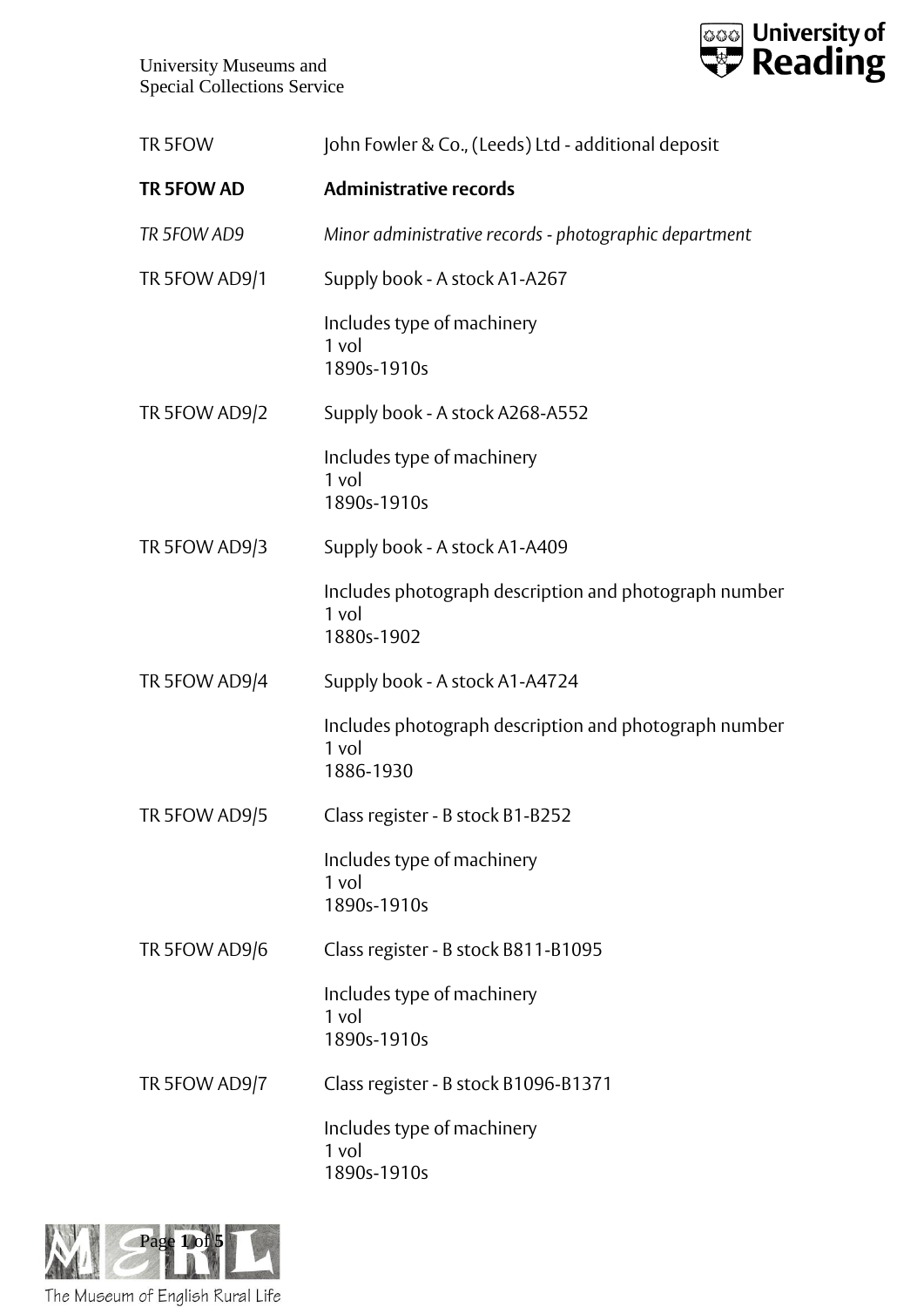University Museums and Special Collections Service



| TR 5FOW AD9/8  | Class register - B stock B1372-B1659                                        |
|----------------|-----------------------------------------------------------------------------|
|                | Includes type of machinery<br>1 vol<br>1890s-1910s                          |
| TR 5FOW AD9/9  | Class register - B stock B1-B675                                            |
|                | Includes photograph number and description<br>1 vol<br>1887-1903            |
| TR 5FOW AD9/10 | Class register - E Electric shop E1-E161                                    |
|                | Includes photograph number and description<br>1 vol<br>c.1880s-1910s        |
| TR 5FOW AD9/11 | Class register - E Electric shop E1-E223                                    |
|                | Includes photograph number and description<br>1 vol<br>c.1880s-1905         |
| TR 5FOW AD9/12 | Class register - E Electric shop E1-E225                                    |
|                | Includes photograph number and description<br>1 vol<br>c.1892-1906          |
| TR 5FOW AD9/13 | Class register - G general and E Engines G1-G100, E1-E421                   |
|                | Includes photograph number and description<br>1 vol<br>1925-1945, 1936-1947 |
| TR 5FOW AD9/14 | Class register - L light railway tackle L1-L399                             |
|                | Includes photograph number and description<br>1 vol<br>1924-1948            |
| TR 5FOW AD9/15 | Class register - R road marking machinery R1-R196                           |
|                | Includes photograph number and description<br>1 vol<br>1924-1937            |

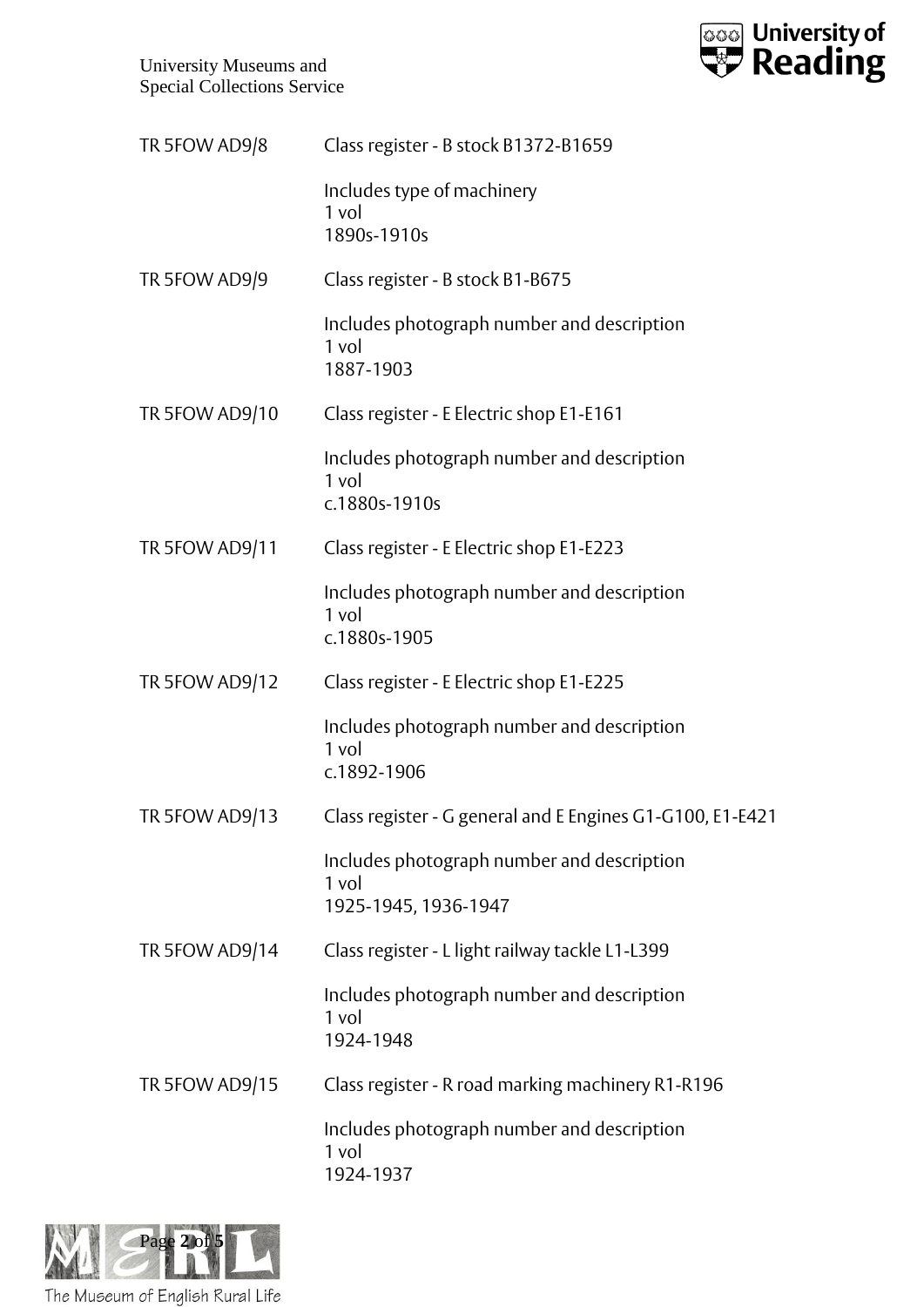University Museums and Special Collections Service



| TR 5FOW AD9/16 | Class register - T transport tackle T1-T318                                                                         |
|----------------|---------------------------------------------------------------------------------------------------------------------|
|                | Includes photograph number and description<br>1 vol<br>1924-1936                                                    |
| TR 5FOW AD9/17 | Class register - C cultivating machinery C1-C1054                                                                   |
|                | Includes photograph number and description. C700<br>tractors, C800 Gyrotillers, CN, T and L<br>$1$ vol<br>1924-1946 |
| TR 5FOW AD9/18 | Class register - NA no album NA1-NA3246                                                                             |
|                | Includes photograph number and description, NA303 view<br>of works and NA1333<br>1 vol<br>1932-1956                 |
| TR 5FOW AD9/19 | Class register - negatives from Gainsborough 1-665                                                                  |
|                | Includes photograph number and description, DL, N, C, M, E<br>numbers<br>1 vol<br>1951-1955                         |
| TR 5FOW AD9/20 | Register of photographs supplied                                                                                    |
|                | Includes photograph number and description, date supplied<br>and use<br>1 vol<br>Mar 1933-Apr 1935                  |
| TR 5FOW AD9/21 | Register of photographs supplied                                                                                    |
|                | Includes photograph number and description, date supplied<br>and use<br>1 vol<br>May 1935-Aug 1937                  |
| TR 5FOW AD9/22 | Register of photographs supplied                                                                                    |
|                | Includes photograph number and description, date supplied<br>and use<br>1 vol<br>Sep 1937- Nov 1942                 |

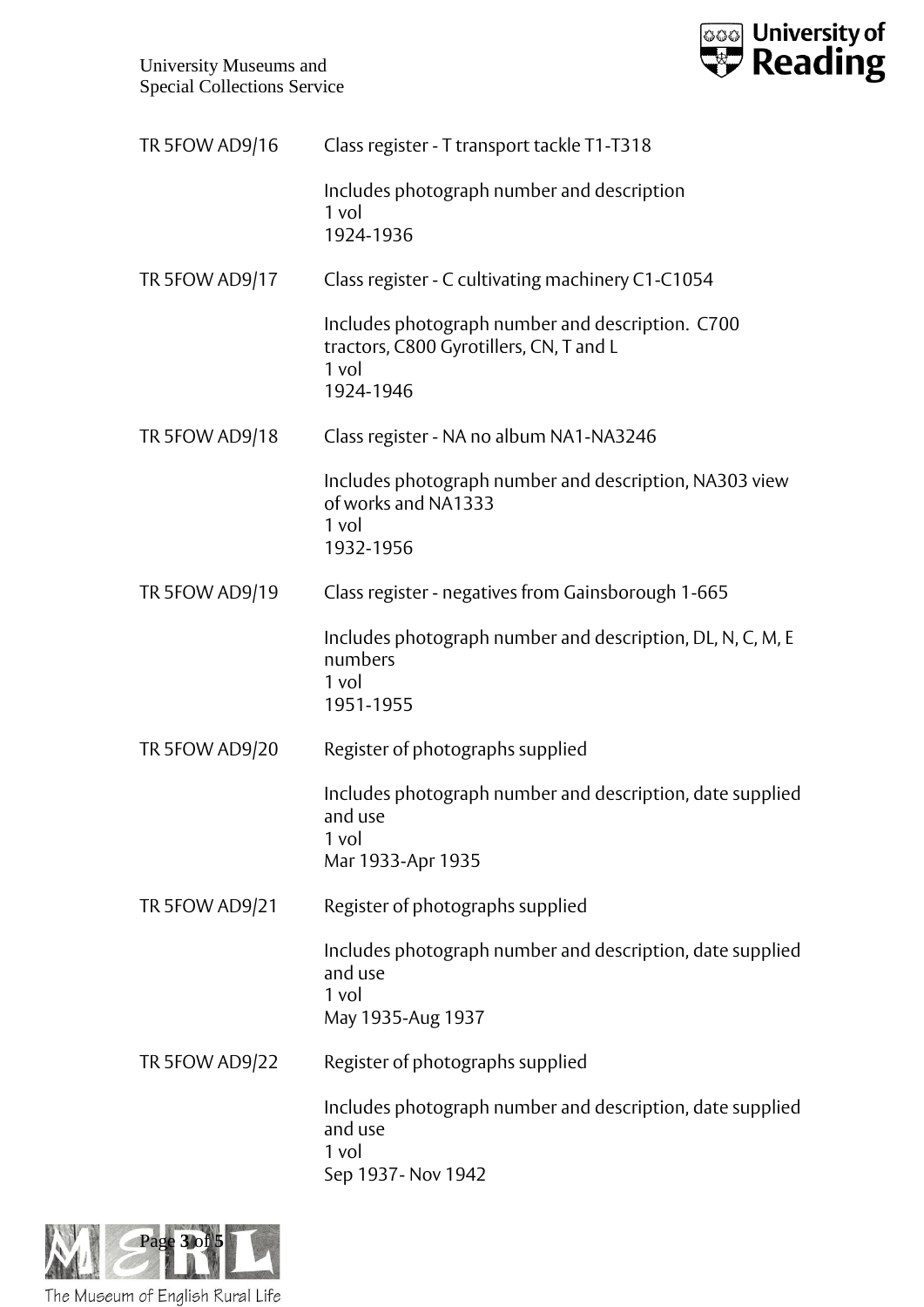

| TR 5FOW AD9/23 | Register of photographs supplied                                                                    |
|----------------|-----------------------------------------------------------------------------------------------------|
|                | Includes photograph number and description, date supplied<br>and use<br>1 vol                       |
|                | Dec 1942- Sept 1951                                                                                 |
| TR 5FOW AD9/24 | Register of photographs supplied                                                                    |
|                | Includes photograph number and description, date supplied<br>and use<br>1 vol<br>Oct 1951- Jun 1956 |
| TR 5FOW PH     | <b>Photographic records</b>                                                                         |
| TR 5FOW PH4    | Registers and indexes                                                                               |
| TR 5FOW PH4/1  | Photograph index no. 1 C cultivating machinery                                                      |
|                | With index, including photograph number and type of<br>machinery<br>1 vol<br>1920s-1930s            |
| TR 5FOW PH4/2  | Photograph index no. 1 CN constructional machinery                                                  |
|                | With index, including photograph number and type of<br>machinery<br>1 vol<br>1920s-1930s            |
| TR 5FOW PH4/3  | Photograph index no. 1 L light railway                                                              |
|                | With index, including photograph number and type of<br>machinery<br>1 vol<br>1920s-1930s            |
| TR 5FOW PH4/4  | Photograph index no. 1 R road making machinery                                                      |
|                | With index, including photograph number and type of<br>machinery<br>1 vol<br>1920s-1930s            |